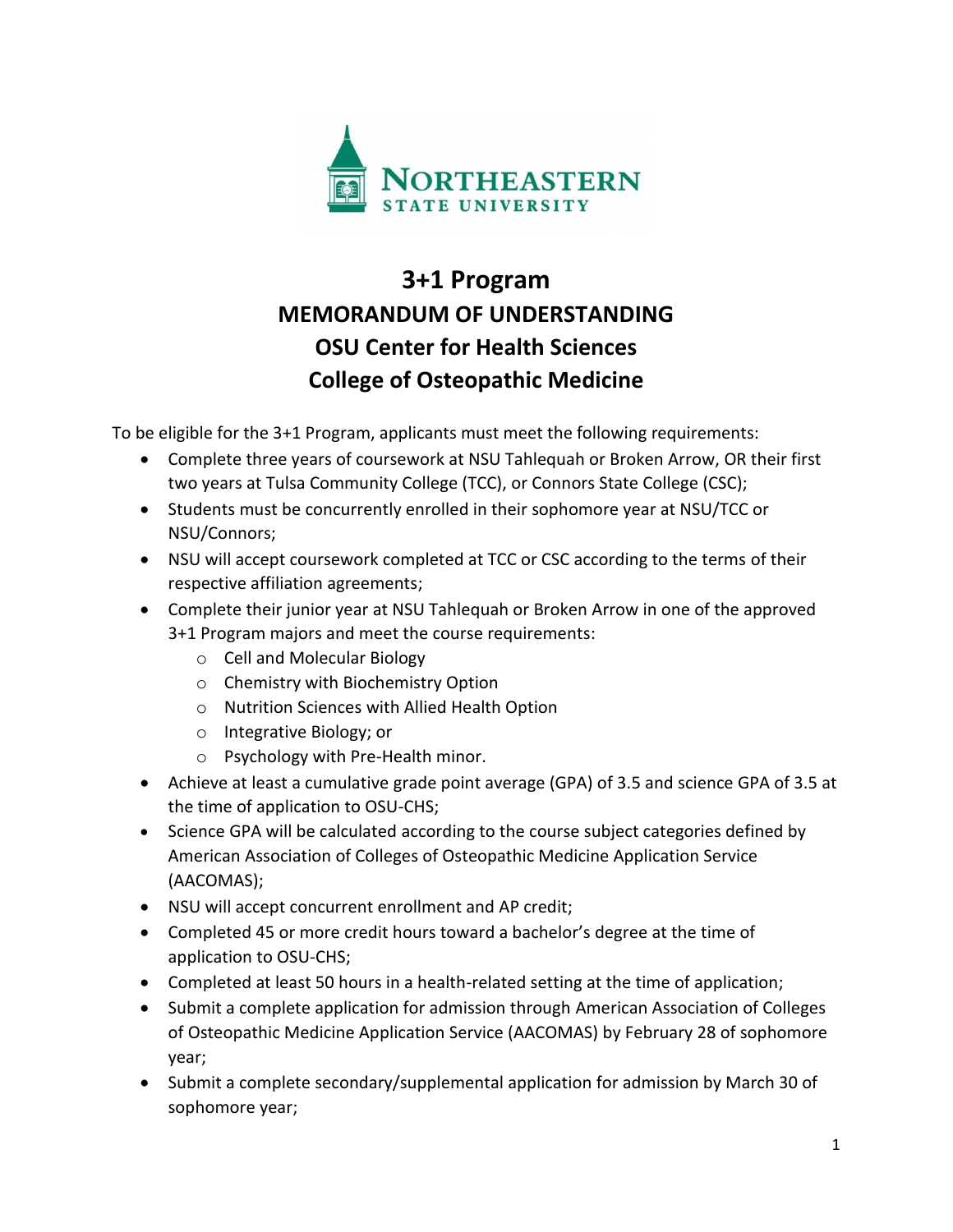- If the applicant is enrolled at NSU at the time of application, the applicant is strongly encouraged to schedule an interview with the Pre-Health Advisory Committee (PAC) for a Committee Letter;
- If the applicant is enrolled at TCC or CSC, the applicant can submit two faculty letters;
- Conduct a personal interview with the OSU-CHS Interview Committee during the spring semester of sophomore year; and
- Must have a valid CASPer Situational Judgement test score on file by April 2022.

Students must meet with their Academic Advisor annually to review the course sequence for the 3+1 Program to ensure all academic requirements for their undergraduate degree as well as the 3+1 Program are met before matriculating to OSU-COM.

Students who meet these requirements will be eligible for the 3+1 Program. Students must check the appropriate box on their secondary/supplemental application to indicate they have met the 3+1 Program requirements. Following an in-person interview, the Chair of the Admissions Committee will notify applicants of the Admissions Committee's decision by May 15, 2022. The applicant will either be granted provisional early acceptance into the 3+1 Program or be invited to apply for admission as a traditional applicant in a later application cycle.

Students who are provisionally accepted into the 3+1 Program must fulfill the following requirements to maintain their acceptance:

- Maintain an overall grade point average (GPA) of at least 3.5 and a science GPA of at least 3.5. GPA will be calculated at the time of application and upon completion of their undergraduate degree coursework before the student matriculates to OSU-CHS;
- Submit a qualifying score of at least a 492 on the Medical College Admission Test (MCAT) by April of their junior year;
- Complete all remaining undergraduate coursework required for the approved 3+1 major during their junior year at NSU;
- Request in May of junior year transcripts from NSU indicating that the student has met all academic requirements as specified by the applicable Northeastern State University undergraduate catalog;
- Provide documentation stating any student violations or conduct issues that have occurred by May of junior year; and
- OSU-COM may revoke admissions to the 3+1 Program to any student with student violations or conduct issues.

After completing the first year of medical school at OSU-CHS and before enrolling in courses for the second year of medical school, 3+1 Program students must: